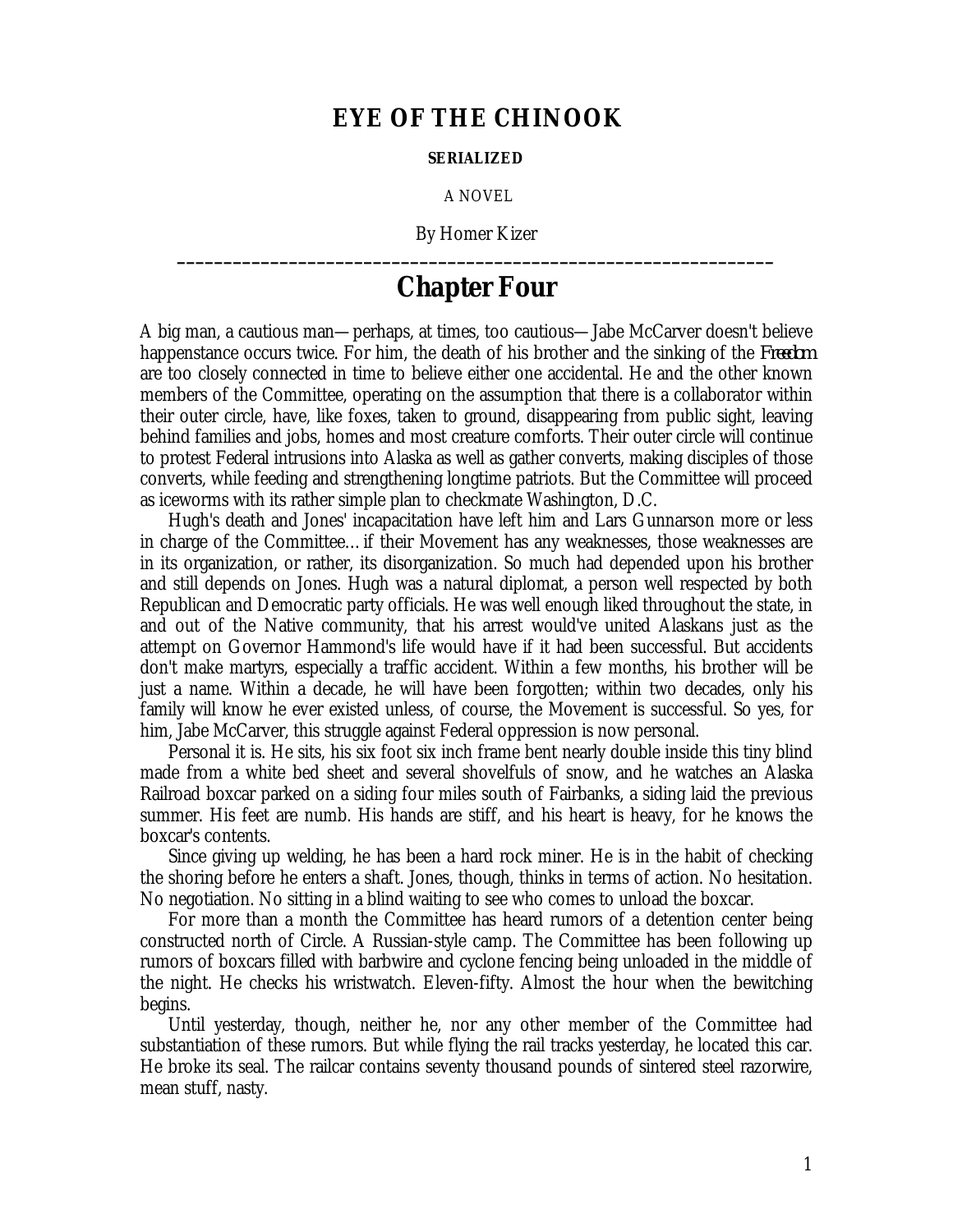He resealed the car with an unused grizzly bear tag, one he wasn't supposed to have anyway. And tonight, he has no qualms about blackmailing Washington. After all, the Feds, ever eager to appease human rights demands, seem to have no will to resist blackmail. Witness OPEC, Panama, Turkey, Iran, Israel. And hasn't Israel sent a man to confer with the Committee although now he doesn't expect anything to come from that meeting, the Israeli and any papers he might have been carrying being somewhere on the bottom of Shelikof Strait. But Alaska and the Movement have plenty of gold. They are accumulating a stockpile of high-grade uranium ore. And while the Movement doesn't have the means to enrich the ore and build a weapon, the ultimate threat, the Movement does have access to and control of the two resources the European Community needs most: oil and uranium. Stranger things have happened than for Alaska to make a deal with the Soviet Union, or Japan, or Germany, a treaty that grants resource availability for political security. With a weak President and a liberal Congress, who knows what can happen. After all, the first lesson of politics is that human logic can't explain why Cain's offering was rejected while Abel's was accepted.

Actually, he knows why Abel's offering was accepted. It was a lamb, a sin offering made with blood like the blood flowing through Abel's veins. Cain's offering wasn't for Cain's sins, which is why sin still lingered at his door. And if Alaska has to atone for its sins with blood, well, the State follows in the footsteps of righteous Abel.

It's not true that he has no qualms about threatening blackmail; for if the threat isn't treated seriously, then follow-through will be necessary. A lot of blood will be shed. American blood. The blood of friends and relatives, Congressmen and Senators. Much of that blood coming from folks as innocent as the lamb Abel sacrificed.

The sadness within him grows. *What has America come-to that the destruction of millions of citizens has to be threatened to stop a judge in San Francisco or in New York from preventing the elimination of marauding wolves, those wolves killing chained sled dogs within the city limits of Fox, Fairbanks, North Pole.* His brother had been against the Committee's contingency plan from the beginning. But Jones' position was the one finally approved. No threats. No warnings. If the Feds refuse to negotiate their withdrawal from Alaska, then they will be ordered out of the Commonwealth, given forty-eight hours to vacate their holdings. They will be told only that the Commonwealth of Alaska is prepared to defend itself from foreign occupation, Soviet, American, or otherwise. Then a nuclear device will be exploded over Washington. Any warning increases the chances that their plan might be foiled. And it grieves him that even such a step has to be contemplated to assure Alaskans that they can be a free society as established by our forefathers.

Perhaps it is better that Jones is incapacitated; perhaps aborting the baby is preferable to killing its mother.

Although the equinox has passed, the night's cold air seems to crackle, tinkle, as the snow squeaks. Off to the south, in the distance, he hears the rumble of a reverberating diesel stack as a truck slows for a curve. There hasn't been much vehicular traffic on the Parks Highway this evening, and with the way wolves have decimated the local moose population, he doubts if there has been much traffic of any kind on the plowed road.

Again he hears the rumble of stacks as the driver uses his jake brake. The rumble comes from closer, probably from within a couple of miles.

Sound carries in the dense air of winter, the cold making the air into a thin fluid that behaves the same way water does. And he wonders if the cold also thickens time until it, too, flows like sap—the truck seems to be taking forever to get here.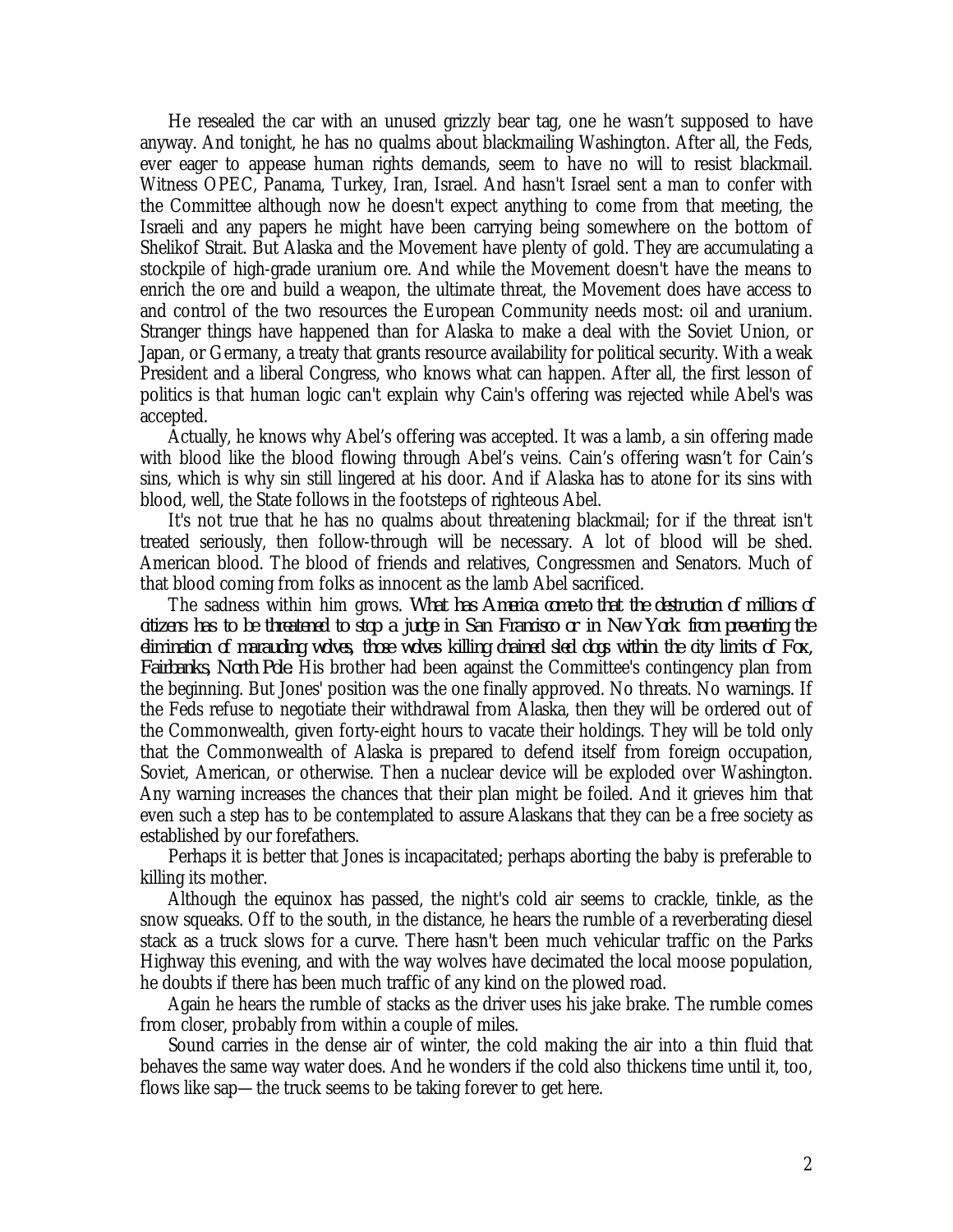The air continues to tinkle as he listens to the river ice snap, then crack with the bark of a .22 rifle.

He sits cramped, with time apparently frozen. The blind is to the side of a small black spruce growing through and between the rotting paddleboards of a sternwheel riverboat, a relic and all that remains of investors' dollars that never returned their anticipated profit. Seed money for the development of a nation. Sown on fertile soil. But what have they grown? Courtrooms full of attorneys filing motions and memoranda in support of grubbing out the wheat and weeds still flourishing in a few rich river valleys.

His thigh muscles cramp. He has to shift positions. And the snow squeaks when he does.

His mind really isn't on the boxcar, or even on Jones. Rather, his thoughts are of Erika: she seems like a nice girl, lady. She has grown up since he last met her, and she is much better looking, but she returned from Las Vegas with sorrows and secrets. Nevetheless, he'll enjoy seeing her again tomorrow night.

At thirty, he is the youngest member of the Committee. His parents were '59ers, having left Michigan that year to homestead near Palmer; he was then ten. He dropped out of high school to work as a welder in the oil fields (his dad was a welder), and he was in Kenai when the town virtually died in 1968. But he made enough money welding pipe for Alyeska to set him up for life.

He has seen the state grow and change since oil was discovered in Cook Inlet. He has lived through two booms and a bust, and he learned that money isn't everything, or even very important. The abstract concepts of liberty, justice, freedom—all exceed the worth of money. Meaningful tangibles such as home, family, health, self-reliance are of more value than money. So coupling money to his good health and the fact that he has a home, all that he lacks is a family of his own.

He likes Erika. When he stopped by her apartment last night, he didn't know that he would. All he had on his mind was her father: how was he doing? did he have any papers on him when found? those kinds of questions. But it's been since before he went to work for Alyeska that he has been with a girl who wouldn't use the men's restroom at a gas station. So yes, he likes her a lot. She is someone with whom he's able to talk about subjects that are important to him.

Again he hears the rumble of stacks, closer still.

The dynamism of the Committee was sapped by Hugh's death and Jones' incapacitation, the reason he's here alone and on his own. In all candor, the Movement needs the Feds to commit another overt act of constitutional illegality. What the Committee needs is a new spokesperson to surface, one filled with righteous indignation and possessing the ability to express those feelings. Perhaps someone like Erika.

Forcing thoughts of Erika aside, he struggles to recall the name of that one person in a thousand who has been able to make a difference in the affairs of humanity. There have never been many Ben Franklins, George Washingtons, Abe Lincolns, but there are more potential ones than have actually surfaced. Churchill needed Hilter, and Hilter needed the Wiemer Republic. The people who are able to make the difference appear like others until circumstances cause these people to bubble to the surface. And the Committee needs the Feds to stir the seething cauldron of unrest in Alaska. He's certain he isn't that person who will lead the Commonwealth to self-government.

Sometimes he thinks of Alaska as the State that it is; sometimes as the Commonwealth that it will be. The State is the shadow of the Commonwealth, just as the first Adam was the shadow of the second, our glorified Savior.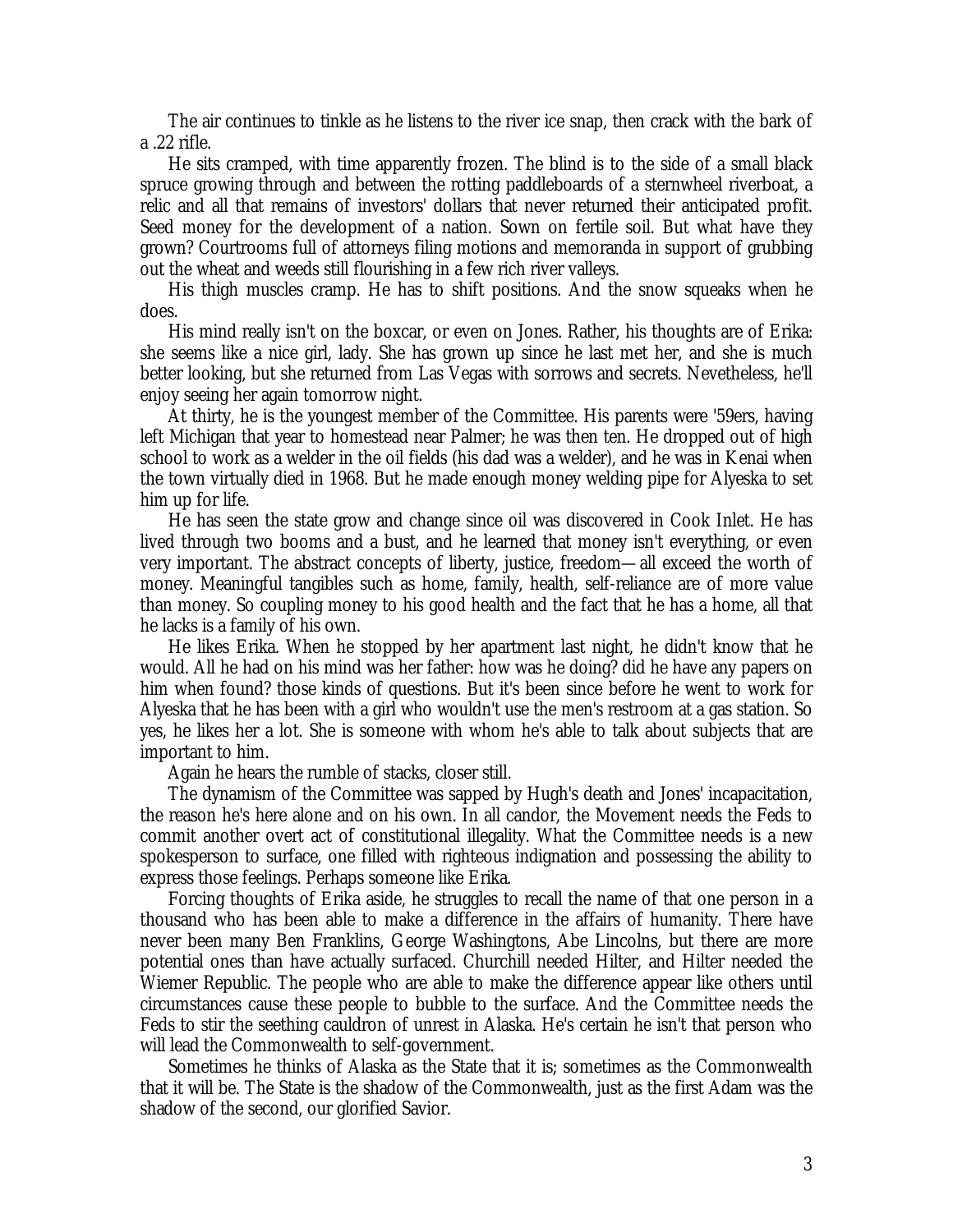The rumble of the truck's stacks shake the night and vibrate snow from the spruce boughs above his blind as the rig turns onto the short spur leading to the siding. His heart trembles as fear grips his courage and dissolves his determination. He doesn't really want to be here. He'd rather be with Erika, lying between the satin sheets of her bed. But headlights now pierce the blackness between the small spruce trunks and budded willows.

The lights twist and turn with each bend of the spur as the stacks rumble until the night itself seems to quake. Finally, the eighteen-wheeler reaches the siding where the railcar waits. Pulling alongside the car, then backing around, pulling forward and backward, the rig stops with its trailer's rear door against the door of the boxcar.

Even in the cold darkness there is enough reflected light to enable him to read the two foot high lettering: *U.S. MAIL.* On the cab-over tractor's door, he recognizes Lyndon's Transport's logo. He feels muscles weaken, for he has seen this tractor-trailer rig many times, each time heading north, past Circle and towards Prudue supposedly. And beneath his breath he curses the men who rule Alaska from so far away.

Four men, each wearing insulated coveralls, each burly, slide or step down from the cab-over tractor. Two of the four stretch while the third pisses as the fourth, using a steel bar a couple of feet long, rips the seal from the car door.

For several anxious moments, Jabe waits to see if the seal is examined, and he prays the darkness and cold will prevent the tag from being inspected--that metal bear tag can be traced back to him.

His cramped left leg knots, and he almost cries out in pain. He has to move, but when he does, the snow squeaks beneath his bunny boots, and the lemming-like cries seem loud in the cold stillness. He can't imagine how loud would be a wince from the pain.

The three men join the fourth as he trips the latch for the boxcar's double doors, then slides the rusty doors open as easily as if they were on greased rollers though the doors squeal every inch of the way. A hand lantern is produced, and the fourth man shines the inside of the car. Then arming themselves with leather gloves and a pallet jack, the four begin transferring the barbwire to the trailer.

His knotted thigh continues to cramp as he crouches, shivering, sweating from the pain beneath the sheet. He would like to stomp his feet, but he fears being heard; he fears even the tinkling of the darkness. And doesn't know how he will hold in the moan that has formed in his throat and threatens to slip between his lips. So he draws his parka tightly around himself as if hoping its fur ruff will catch any sound that might slip from between his clenched teeth, and he feels the hardness of the camera he has been keeping warm inside his shirt. He knows there are photos he must take, but he fears the loudness of the camera's flopping mirror.

The risen moon casts black shadows across the stark white snow. These shadows shorten as the moon creeps higher.

Ample light, he doesn't have. He doubts there is light enough to photograph the four men, but he needs their pictures. When they are identified, their names will be added to the list of individuals asked to leave Alaska when independence is declared.

A corner of the camera body gouges his ribs.

Ever so slowly, he shifts his numb feet as he shivers while drawing the camera from inside his shirt. Small beads of sweat from the pain of the cramp dot his forehead as he twists a four hundred millimeter lens onto the camera's front bayonet mount. Then using a tripod much too flimsy for his needs, he views the faces of each of the four through the long lens.